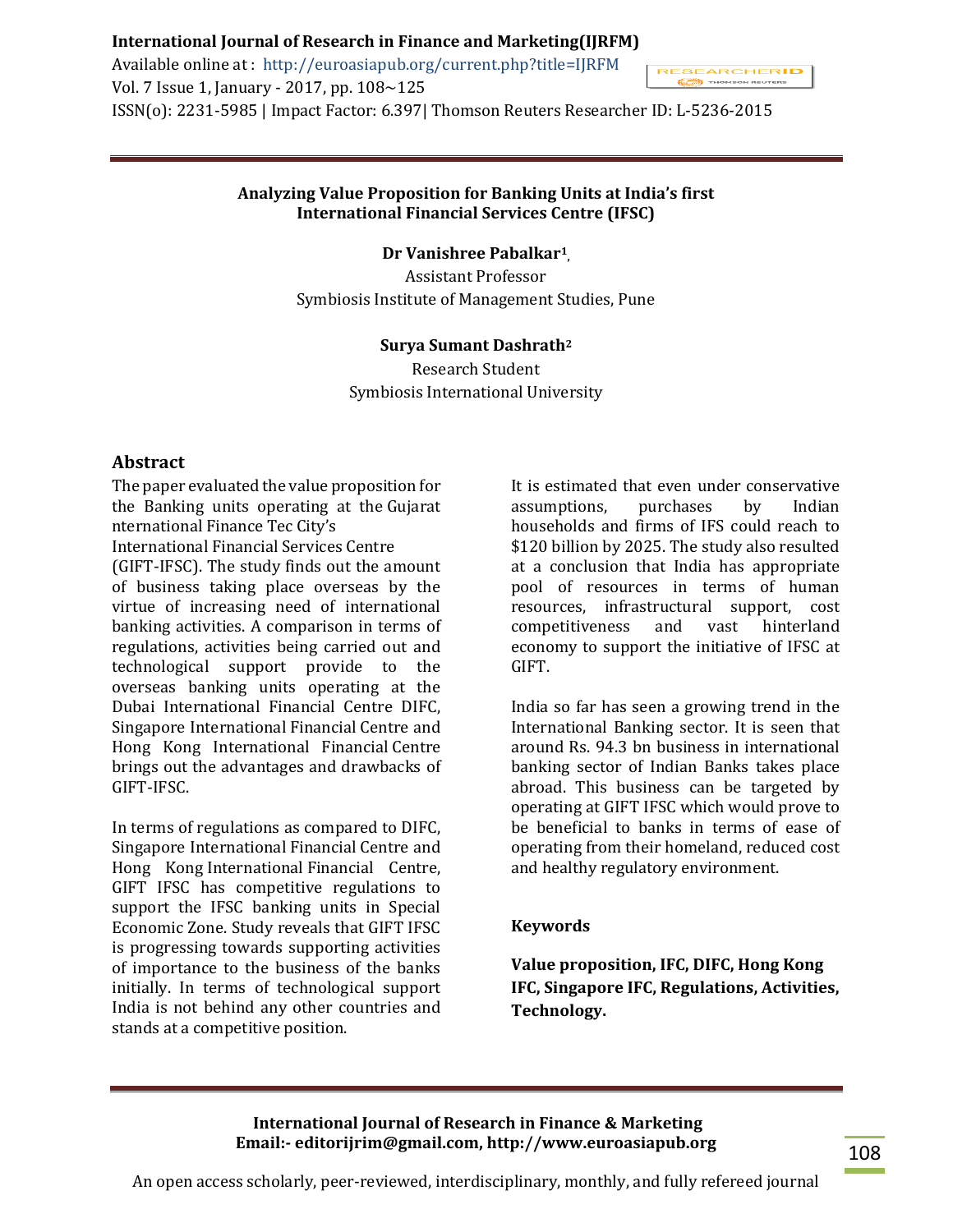# **Introduction**

**Value Proposition:** Value preposition for any organization can be defined as the benefits its customers or associated entities will get from the organization's offerings.

# **International Financial Services Centre**

# **Definition**

**IFSC-** International Financial Centre is a City or its district that has a heavy concentration of financial institutions, offers a highly developed commercial and communications infrastructure, and where a great number of domestic and international trading transactions are conducted. (wikinvest).

These are territories with special tax and regulatory policies favoring foreign investments. These encourage business formation by providing appropriate and favorable telecommunication, transportation, infrastructure facilities along with limited bureaucratic hurdles to start new businesses. IFSC's prove to be key contributor to the capital markets and also contain large number of financial institutions. The advantage that they get is in terms of jobs, incomes and wealth concentration. IFSC is a place with some of the following attributes:

- A hub for carrying out international financial business, which can be conducted easily and efficiently
- A place with intellectual talent and skilled management covering Business, Finance and interdependent services which includes legal and accounting, with a provision to provide multi disciplinary teams which can facilitate cross borders transactions in the shortest possible time.

 A territory which provides all the facets of financial services such as best in class human resources, traders, treasury operations, data processing centers, support functions and infrastructure are efficiently located.

# **Need for IFSC in India:**

- The Percy Mistry Committee Report by the committee set up by the Finance ministry estimates that even under conservative assumptions, purchases by Indian households and firms of IFS will reach to **\$50 billion** and could even reach to **\$120 billion** by 2025.
- **Foreign Debt Inflows**: The external debt at the end of December 2015 had reached upto **\$480 billion**, these funds are used to finance the current account deficit (CAD). A greater amount of foreign debt leads to a weaker the position of the economy at global level. The major contributors to the debt are high commercial borrowings and NRI deposits. NRI deposits contributed by an amount of **\$122.6** billion and commercial borrowings by \$183.6 billion.(economic times article)
- **Insurance industry** is large in India, a collection of Rs. 4 lakh crore is made towards the insurance premium annually. This results in payment of **Rs. 7,300 crore** to **Re-insurance** companies abroad due to lack of capacity. On a Global scale an amount of **\$220 billion** is collected annually towards re-insurance premium. An IFSC along with attractive regulations from IRDA would act as a major platform to bring the re-insurance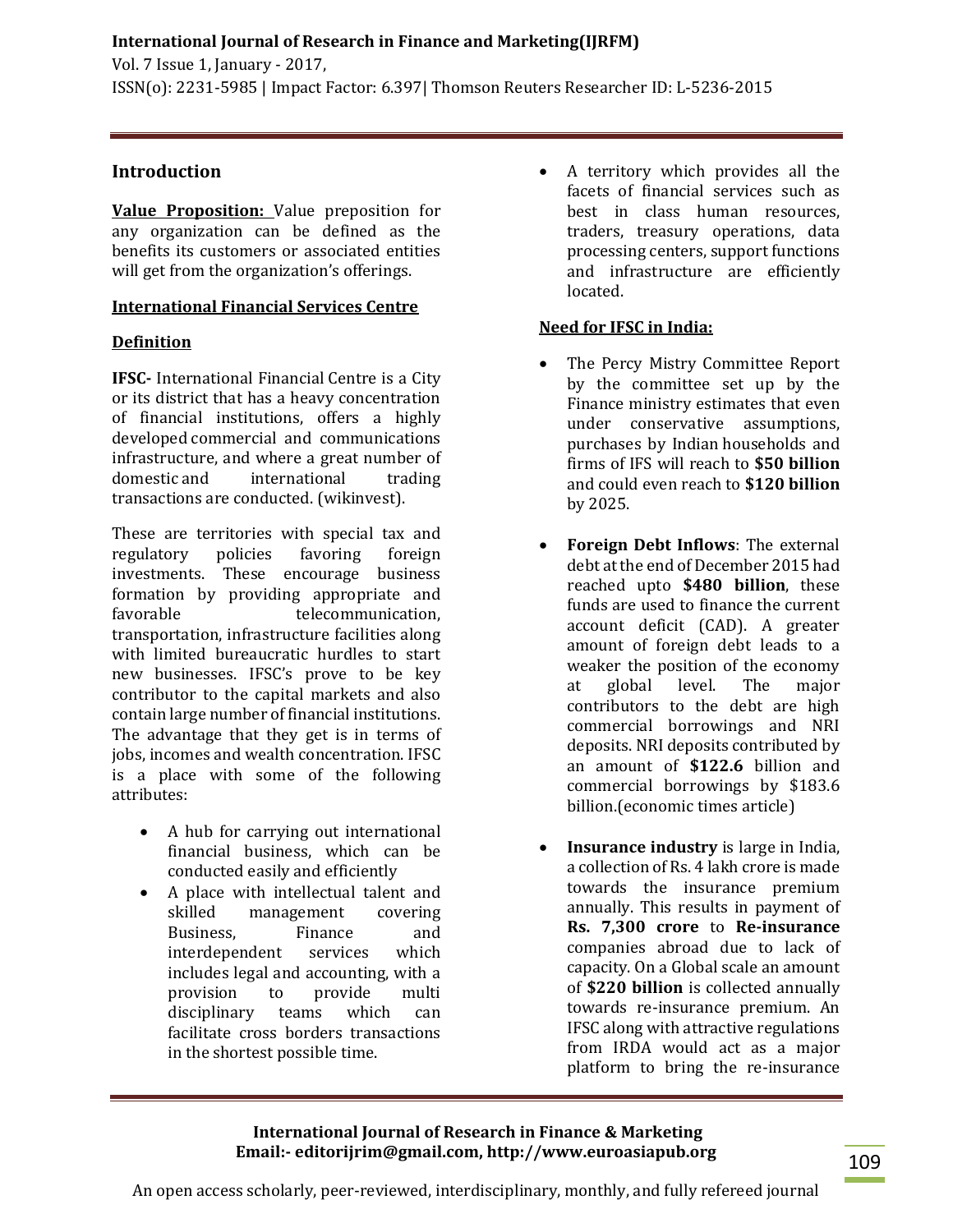Vol. 7 Issue 1, January - 2017, ISSN(o): 2231-5985 | Impact Factor: 6.397| Thomson Reuters Researcher ID: L-5236-2015

business home targeting around 100 re-insurance firms.(Business standard article on India as a possible re-insurance hub)

- **Remittances:** As of January 2015 over **\$70 billion** is being **remitted** annually to India majorly coming from NRIs from Saudi Arabia (1.8 million), UAE (1.75 million), Qatar (5,50,000), Bahrain (3,50,000), Oman (6,70,000) and Kuwait(5,80,000). All these people prefer to keep their savings safe in their own nation, as it would be of great help during global crisis.(Financial Express article on need for an International Financial Centre)
- **Trade in rupee derivatives:** Around [Rs.1334 crore/per day or](http://www.livemint.com/Politics/BDqGgDtAUckXCW1Xk1DRQM/Arun-Jaitley-unveils-IFSC-at-GIFT-City-law-to-be-drafted-so.html)  **[Rs.2 trillion per year](http://www.livemint.com/Politics/BDqGgDtAUckXCW1Xk1DRQM/Arun-Jaitley-unveils-IFSC-at-GIFT-City-law-to-be-drafted-so.html)** worth of trade in rupee derivatives is being conducted out of India in financial hubs such as Singapore and Dubai which have provisioned IFSC concept (World Economic Forum article by Mr. Dipesh Shah). It is seen that around 50-80% of this trade can happen in India at GFIT city, thereby giving the country's financial services sector a big push.
- As there was no IFSC earlier, India **lost approximately 50%** of market share in the two most crucial financial products: Rupee-dollar futures contracts traded on the Dubai Gold and Commodities. Exchange (DGCX) and the Nifty futures contracts traded at Singapore and other international markets (Mint article on Arun Jaitley's speech on Regulatory framework for IFSC in India).

# **Developing IFSC in India**

India's first International.Financial.Services Centre is approved at the Special Economic Zone, in the **Gujarat .International.Finance.Tec-City** (GIFT) at Gandhinagar in Gujarat.

## **Major Functions of IFSC**



The prime functions of IFSC involve Banking, Insurance and Capital Market. These Functions are briefly defined below:

- **Insurance:** Insurance units operating at IFSC will cater to the General insurance, Re-insurance, Coinsurance, captive insurance.
- **Capital Market:** Activities at IFSC will involve: Issue of depository receipts and Debt securities, Listing and trading of Equity Shares and Currency, Clearing, Settlement, Collateral Management and Risk Management for various segments of stock exchanges, Trading in Depository receipts, Index based Derivatives and Interest Rate Derivatives, Settlement of trades done on exchange connected to the Depository and Invests in securities and professionally managed them to get higher returns.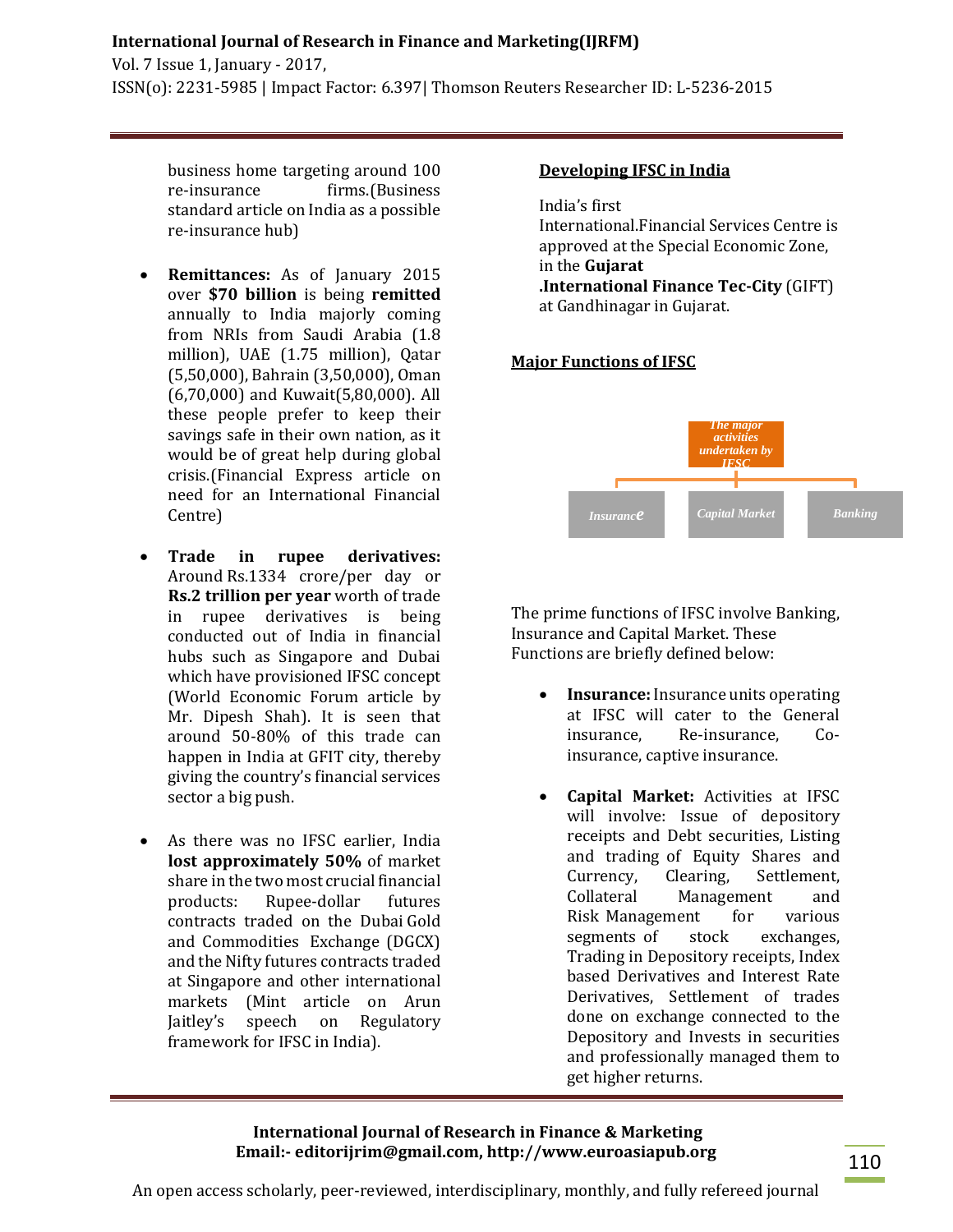Vol. 7 Issue 1, January - 2017, ISSN(o): 2231-5985 | Impact Factor: 6.397| Thomson Reuters Researcher ID: L-5236-2015

# **Banking**

The Banking Units at IFSC act as **offshore banking units**. Commercial banks are allowed to open (IOBUs) within IFSC SEZs, which are deemed as overseas branches. Such IBUs are permitted to deploy funds to Indian residents and Non residents, undertake Factoring and Forefaiting activities, raise funds from Non Residents and Deal in derivative and structured products. For the purpose of the research the

report will be further focusing on the banking sector dealing with the structure of the Indian Banking Industry, the trends in the international banking and its current scenario.

representative of the regulatory authority (R B I) was undertaken to understand the applicable regulations

- Client Interaction: Interaction with the clients of GIFT IFSC like YES Bank and Federal Bank associates was done to understand their perspective of setting up IBUs at GIFT IFSC
- Internet Portals: The respective internet portals of the International Financial Centres were the primary source of data.
- Online enquiries
- Handbooks of different International Financial Centres

# **Data Analysis**

# **Indian Banking System Structure**



- 1. To find out value proposition for IFSC at GIFT
- 2. Compare GIFT IFSC with leading Competitors
- 3. Bring out Opportunities for expansion

# **Limitations**

- 1. The study was limited to IFSC at Dubai, Hong Kong, Singapore and India
- 2. The study was based on secondary research

# **Methodology**

# **Secondary Data:**

 Interactive sessions with the associates: Interaction with the



# Source: RBI report on 'Trend and Progress of Banking in India

The above figure shows the framework of the Indian banking system with Reserve Bank of India as the apex body. The banks are broadly classified into Schedule Cooperative Banks and Schedule Commercial Banks.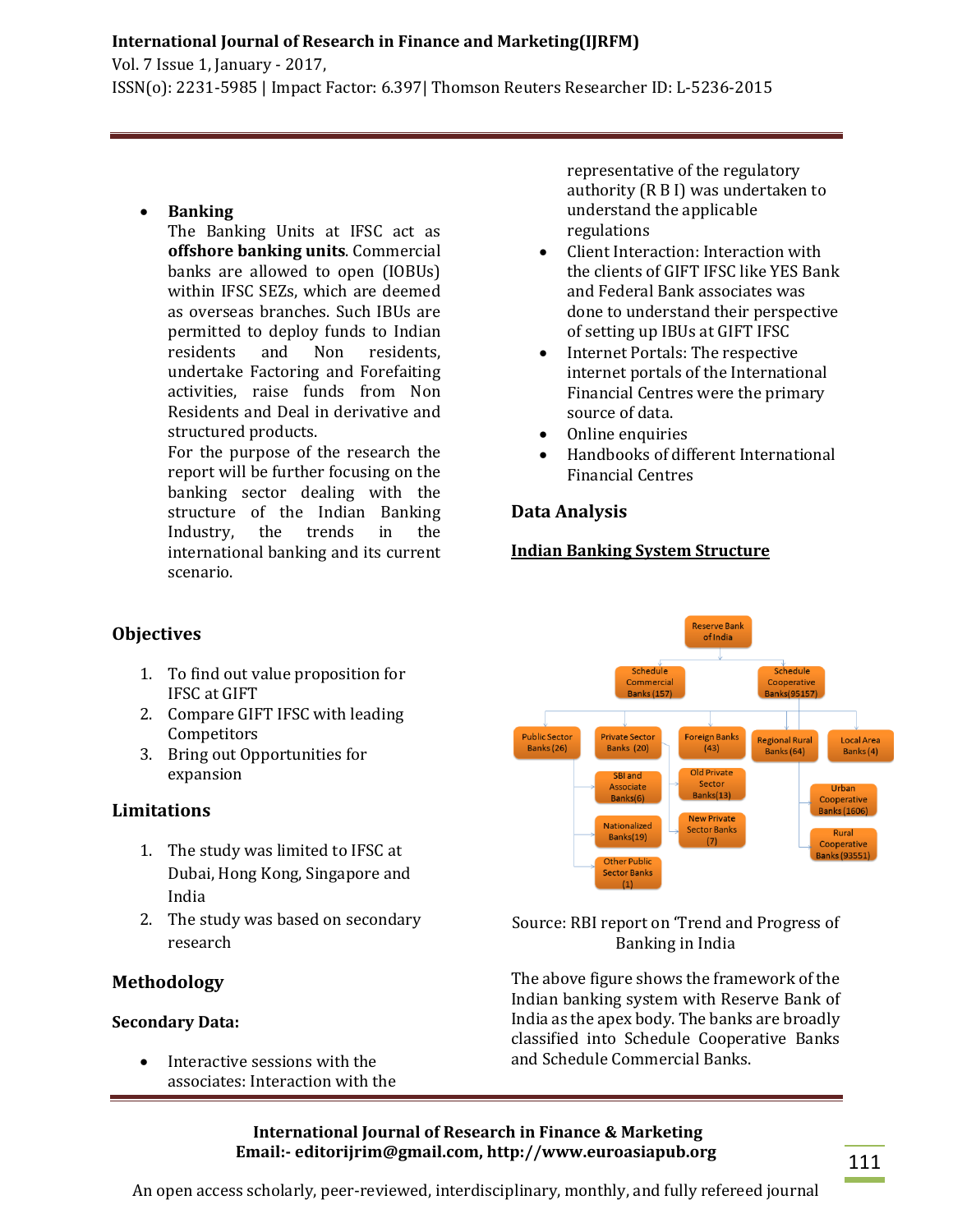Vol. 7 Issue 1, January - 2017, ISSN(o): 2231-5985 | Impact Factor: 6.397| Thomson Reuters Researcher ID: L-5236-2015

## **International Banking in India**

With the advent of globalization economies saw huge amount of cross border trade, this in some cases required the associated parties to deal in foreign currencies. Thus a need for banks to operate in Foreign currencies arose. But due to partial convertibility of Rupee in India it was not possible for the banks to do the same with its units in India; therefore Banks started establishing its units overseas to serve the clients.

#### **Branches of Banks**

| Parameter                        | <b>Overseas</b><br>branches of<br><b>Indian Banks</b> | <b>Subsidiaries</b><br><b>Operating</b><br>Abroad of<br>Indian<br><b>Banks</b> |
|----------------------------------|-------------------------------------------------------|--------------------------------------------------------------------------------|
| <b>TotalNumber of Branches</b>   | 178                                                   | 235                                                                            |
| <b>Total Number of Employees</b> | 3,897                                                 | 3,424                                                                          |

Source: RBI report on International Trade

The table above shows Indian banks has 178 branches abroad and 235 overseas subsidiaries. Banks have formed seven JV with international players, and operate 55 representative offices and 29.other offices abroad. The total income of the Indian overseas branches was observed to be Rs 432300 Million (\$6.5 billion), while foreign banks operating in India was Rs 6,47,700 Million (\$9.7 billion) in 2014-2015 (RBI report).

**Branches of Indian banks at overseas centers** are shown in the figure below.





The figure above shows the percentage share of the countries in terms of number of banking units located.

#### **Current Scenario**

**Employment Distribution and Growth**: Research showed tha around **62.5 %** of the employees were local , 33.9 % were Indian and remaining 3.6% were from other countries in the branches of Indian Banks abroad.

**Country-wise Banking Services:** The branches of Indian banks in Dubai, Hong Kong and Singapore account for 24.81 percent of the total fee income from Indian Banksth branches abroad.

The above figures clearly show the extent of International banking taking place overseas, past reports show that the trend has been an increasing. The offshore banking units set up abroad if brought to India can be an eminent contributor to the Indian economy. The business taking place overseas can all add up to the income of the nation contributing to the strengthening of the economy.

Considering the case of Dubai International Financial Center, it is home to 10 leading Indian banks (to include SBI, BoB, BoI, IDBI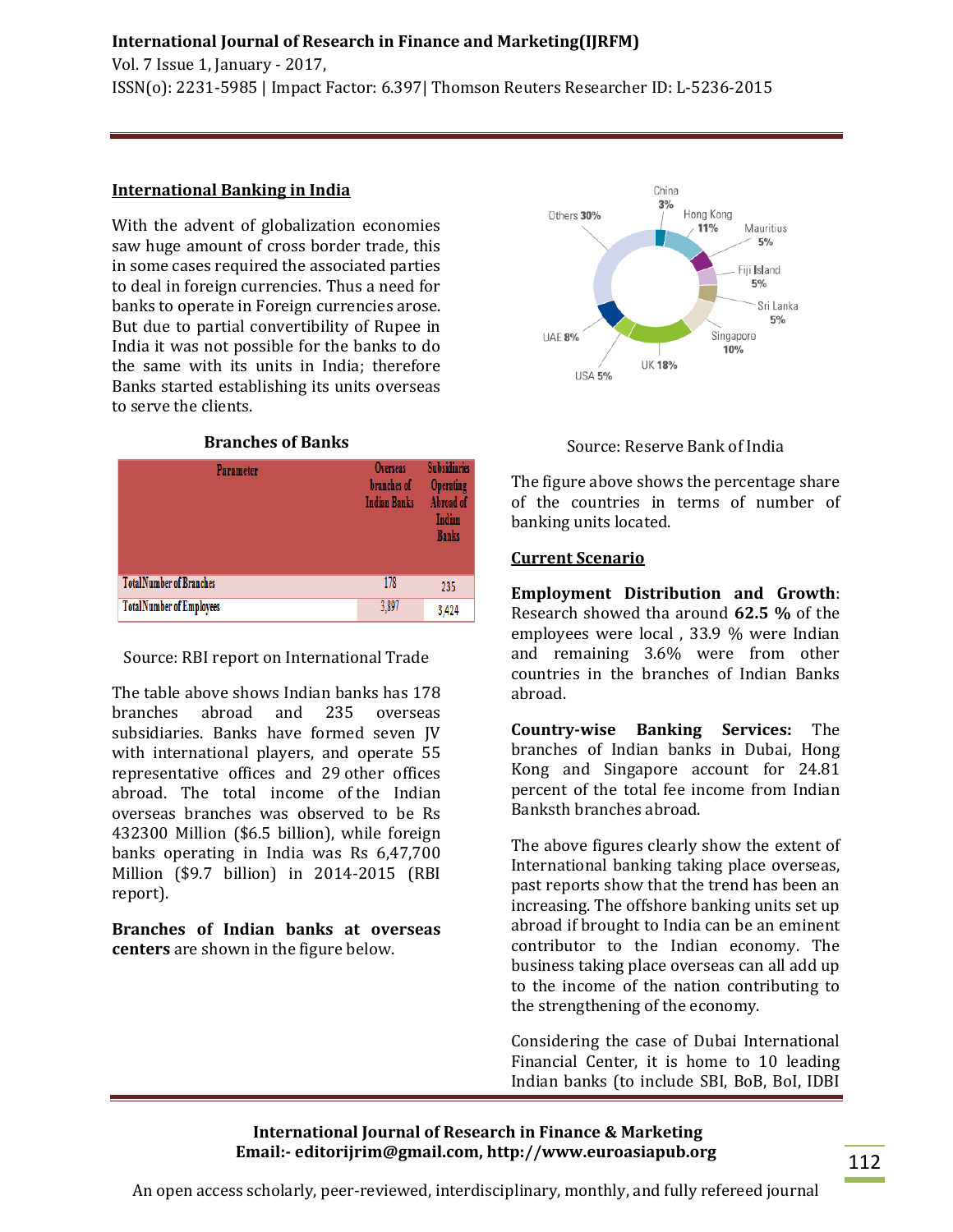Vol. 7 Issue 1, January - 2017, ISSN(o): 2231-5985 | Impact Factor: 6.397| Thomson Reuters Researcher ID: L-5236-2015

Bank, Axis Bank, ICICI Bank, HDFC Bank ) wherein there are **10 more** planned to be set up in the near future. The Indian banks have shown **specific interest in wealth and fund management** and the insurance and reinsurance sector is also under consideration (Khaleej Times article on Banking at DIFC).

Banks like SBI, IOB, BoB and BoI have **set up** their **banking units** at Hong Kong, Cayman Islands, Dubai, Singapore etc for the purpose of financial lending and taking deposits.

# **Advantages India has for offshore banking units**

- Stable political and economic conditions and performance
- Large scale market
- Knowledgeable technical manpower as potential employees
- Indian markets open before Tokyo market close and close before New York market opens, this for the international money market dealers act as a vital time link

## **Establishing offshore banking units would be advantageous to India in several ways**:

- Better Forex rates and finer margins on loans would benefit the exporters
- Minimized currency fluctuation risks due to multi currency operations will be an added advantage
- The expenditure incurred and salaries paid by these offshore banking units will contribute to the economic welfare
- Country will have improves access to international Foreign Exchanges
- These units will help channelize nonresident Indian investments
- Contribution to advance infrastructural development

For the purpose of the research along with India three other countries are chosen namely Dubai, Singapore and Hong Kong. The Banking scenario at the International Financial Centres located in these countries will be studied.

# **Regulations**

Regulations play an important part to support a country's economy. The income and expenditure of any firm/institution/economic body is all related to the respective regulations applicable.

Getting an insight of the regulations applicable to the banking units operating at the International Financial centre in India, Dubai, Hong Kong and Singapore will leave us in a better position to realize the associated benefits, scope of development and strengths of the respective centres.

# **India GIFT- International Financial Services Centre (IFSC)**

# **Structural Approach**

The regulatory authorities for banks working in IFSC are RBI, SEBI and IRDA. Indian banking industry provides a two tier structure of banking. The Reserve Bank of India was built up in 1935 as per the procurements of the RBI Act, 1934.Though initially exclusive, since nationalization in 1949, the Reserve-Bank is completely possessed by the Government of India. The major classification of banks is as Scheduled Banks and non scheduled Banks.

# **Activity Based Approach**

# **IBU at IFSC by Indian Banks**

The regulatory and supervisory for IBUs set up in IFSCs by Indian banks is as below.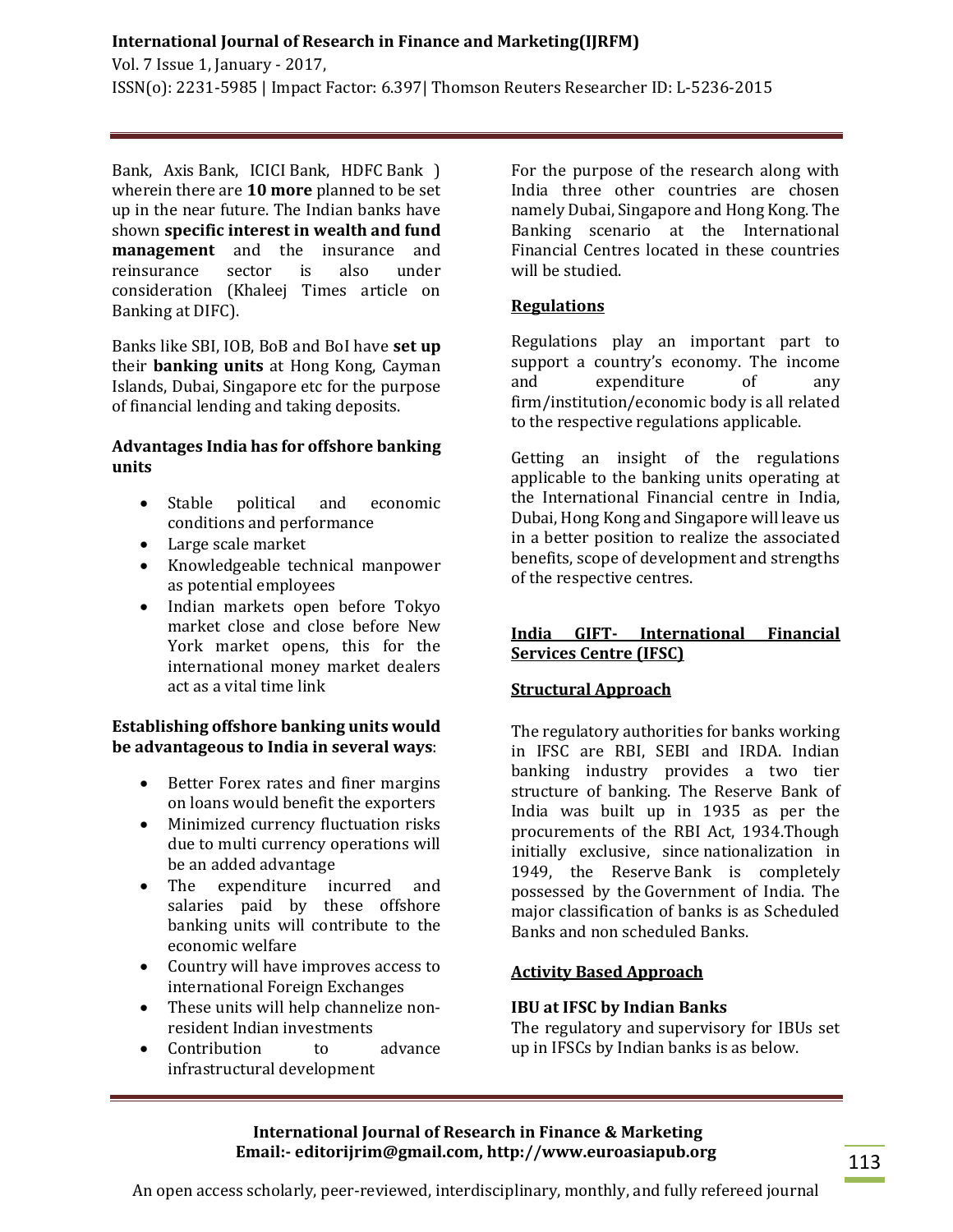Vol. 7 Issue 1, January - 2017, ISSN(o): 2231-5985 | Impact Factor: 6.397| Thomson Reuters Researcher ID: L-5236-2015

# **Eligibility criteria**

Indian banks authorized to deal in foreign exchange will be qualified to set up IBUs. Each of the eligible banks are allowed to establish only one IBU in each IFSC.

# **Licensing**

Eligible banks interested in setting up IBUs will be required to obtain prior permission of the RBI for opening an IBU under Section 23  $(1)(a)$  of the Banking Regulation Act, 1949 (BR Act). For most regulatory purposes, an IBU will be treated on par with a foreign branch of an Indian bank.

# **Capital**

IBUs to start their operations are required to provide a minimum capital of USD 20 million or equivalent in any foreign currency.

## **Current Tax Regime followed at GIFT IFSC**

Deduction under section 80LA of the Incometax.Act, 1961 (Act)

- 100% for the first 5 years
- 50% for the next 5 years

Applicability/ levy of Minimum Alternate Tax (MAT) (at an entity level)

- Base MAT rate proposed to be reduced to 9% (plus applicable surcharge and education cess) by the Finance Bill, 2016 for units set up on or after 1 April 2016 and earning income in foreign currency
- Deduction under section 80LA to continue without a sunset clause

# **Recent Scenario**

Regulatory authorities are constantly trying to come up with competitive Regulations in order drive the prospective customers to the GIFT IFSC.

Source: IFSC in SEZ Regulations and Guidelines.

#### **Dubai- Dubai International Financial Centre (DIFC) Structural Approach**

The regulatory approach at DFSA is modeled, in some parts on the FSA of UK. The DFSA authorizes financial service provider to undertake specific financial services. With respect to Banks these services include providing credits and accepting deposits. Approximately.30 international banking institutions are present in DIFC.

## **Activity Based Approach**

Earlier DIFC did not allow retail banking and this restriction was recently lifted, but the business models of vast majority of institutions have been **focusing** on the **corporate clients** or **high net worth individuals**. Banks have also refrained themselves from authorization of accepting deposits at they would then remain unable to deal in dirham or accept deposits in UAE markets.

#### **Management of Banks**

Adequate system and controls are required to ensure they are managed properly for all financial institutions active in the DIFC. **Mandatory appointments** such as senior executive officer, chief financial officer, etc. are required. **DIFC** guarantees a fifty years of zero tax on corporate incomes and profits.

The **capital requirement** is \$10mn for category 1 (deposit taking institutions) and is significantly higher based on volume of business (dfsa website).

# **Recent Scenario**

Currently, the domiciled funds are small in number. If there is a growth in funds domiciled in the DIFC and asset managers present in the DIFC, then there may be further moves by international banks to establish a presence in the DIFC.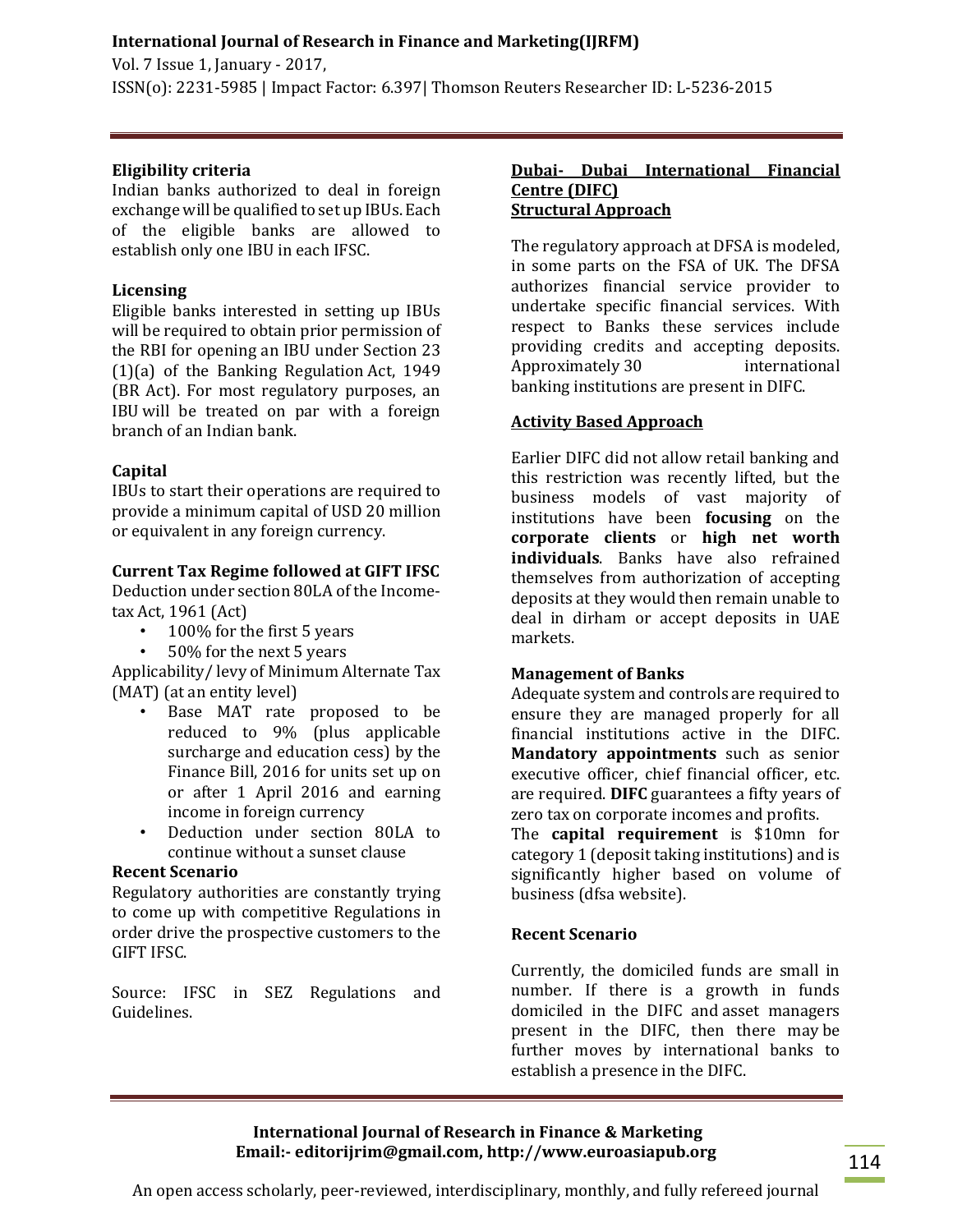Vol. 7 Issue 1, January - 2017, ISSN(o): 2231-5985 | Impact Factor: 6.397| Thomson Reuters Researcher ID: L-5236-2015

## **Singapore- International Financial Centre Structural Approach**

The regulatory authority for Banking is the MAS, it was established in 1971 and acts as a defacto central bank. It primarily focuses on the ensuring effective and smooth operation of financial market in line with the national economic goals.

The banks in Singapore cater to 3 major types of clients to include individuals, corporations or government agencies. The banks are categorized into 2 major categories:

- Local Banks-6
- Foreign Banks -**117 foreign banks** dominate the banking sector The foreign Banks are further divided into
- **Full Banks:** These provide the entire range of banking business as stated under the Banking.Act. The foreign banks which have been awarded as Qualifying Full Bank privileges are HSBC, Citibank, Standard Chartered, Maybank, ABN AMRO and BNP Paribas.
- **Wholesale Banks:** These perform all the full bank activities. Except Singapore Dollar retail banking activities. These operate as branches of foreign banks.
- **Offshore Banks:** Engage in the same activities as full and wholesale banks for businesses transacted through their Asian Currency Units.
- **Merchant Banks:** These provide corporate finance, issue of bonds, mergers and acquisitions, portfolio investment management, management consultancy, underwriting of share and other fee-based activities.(Monetary Authority of Singapore)

# **Activities Based Approach**

In a short duration of 4 decades Singapore. Has established itself as a prosperous financial centre of an international repute. Singapore FC offers banking, insurance, wealth management, investment banking and treasury services.

## **Recovery and Resolution**

In case of a bank becoming insolvent or become incapable of honoring obligations MAS has a great power of intervention. Under such conditions the MAS may:

- Appoint statutory adviser
- Assume control of bank's business

## **Recent Scenario**

Singapore has come up with the concept of smart regulations

- Aligning regulation with best international standards
- According to the risk profile and impact of individual institutions, regulations are intensively supervised.
- Outcome oriented regulations

Source: Jan Putnis, 2015

# **Hong Kong- International Financial Centre**

# **Structural Approach**

The regulatory system in Hong Kong has evolved over a period of time and in line with the international trend. The principal regulator in of the banking system is the Hong Kong Monetary Authority. The HKMA was formed to ensure that central banking functions could be performed with high degree of professionalism, these functions included maintaining monetary and banking stability.

Hong Kong has a 3 tier system of deposit **taking institutions** which includes licensed banks, restricted licensed banks and deposit taking companies.

**Licensed banks** are majorly involved into taking deposits.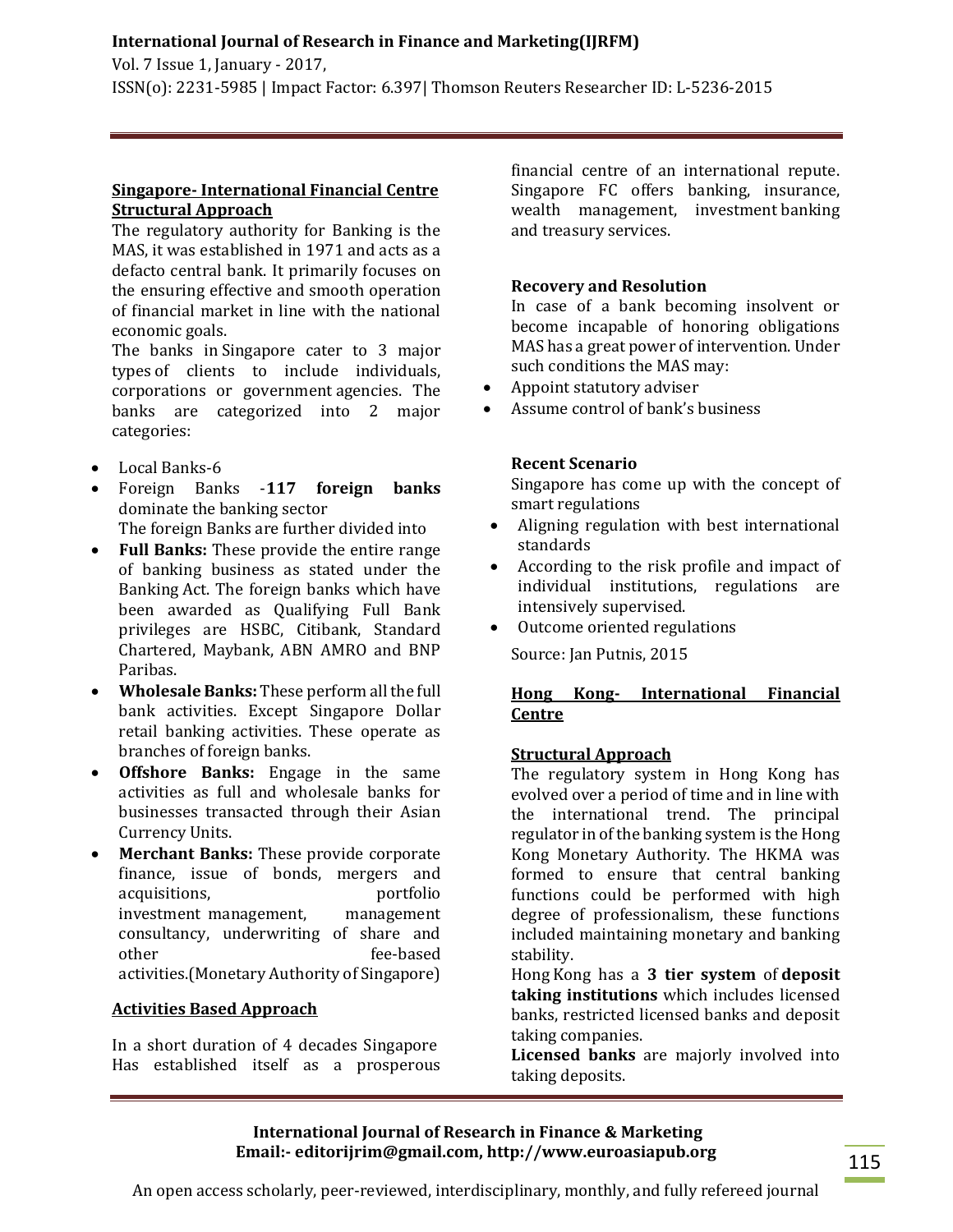Vol. 7 Issue 1, January - 2017, ISSN(o): 2231-5985 | Impact Factor: 6.397| Thomson Reuters Researcher ID: L-5236-2015

**Restricted licensed banks** are mostly involved into merchant banking and capital market activities they are eligible to take deposits of any maturity of HK\$5,00,000 and above.

**Deposit-taking companies** These companies are restricted to taking deposits of HK\$100,000 or above with an original term to maturity of at least three months. The licensing criteria are subject to periodic reviews.

#### **Activity Based Approach**

The **supervisory.process** follows **risk based approach** emphasizing on evaluation of the quality of AIs internal risk management system to support and preserve the general stability and effective operation of the banking system. But this approach also provides **sufficient flexibility** for AIs to take.commercial decisions. (Monetary authority of Hong Kong)

#### **Recent Scenario**

The HKMA has anticipated three key areas to focus in banking regulations which includes 1) Study on implementation of a recovery and

resolution regime 2) Implementation of the OTC derivatives market

3) Continued penetration by banks. Source: Jan Putnis

#### **Activities**

## **India GIFT-International Financial Services Centre (IFSC)**

**IFSC** in India presently allows the following activities to be for the offshore banking units operating at GIFT-IFSC:

#### **Commercial Banking Activities**

**Buyer's Credit**: Banking units operating at IFSC provides the facility of Buyer's credit; during the year 2014-2015 the **EXIM bank**  **extended** a Buyer's credit facility aggregating to **\$499.812 Mn**. (EXIM Bank annual report 2014-15)

**Factoring and Forfaiting:** Services are provided as part of the trade finance requirements to the non- resident entities such as WOS/JVs of Indian corporate abroad.

**Deployment of Funds:** Funds are deployed to provide External Commercial Borrowings (ECBs) to the Indian entities seeking foreign currency funds as permitted under the FEMA regulations and Project financing.

**Foreign Exchange:** IFSC allows Forex activities by offshore banking units to take place.

**Raising Funds from Non Residents:** The raising of funds which can be classified as long term and short term borrowings will be carried out as follows:

The long term borrowings  $(> 1$  year) will be mostly through:

1. Borrowings from foreign banks & other IBUs

2. Debt issuance in IFSC and international bond markets

3. Bulk deposits from foreign corporate / WOS of Indian corporate

The IBUs will also be allowed to raise short term liabilities (< 1 year) from foreign banks and IBUs

#### **Retail Banking Activities**

IBUs at GIFT-IFSC are at present not authorized to carry out Retail Banking activities.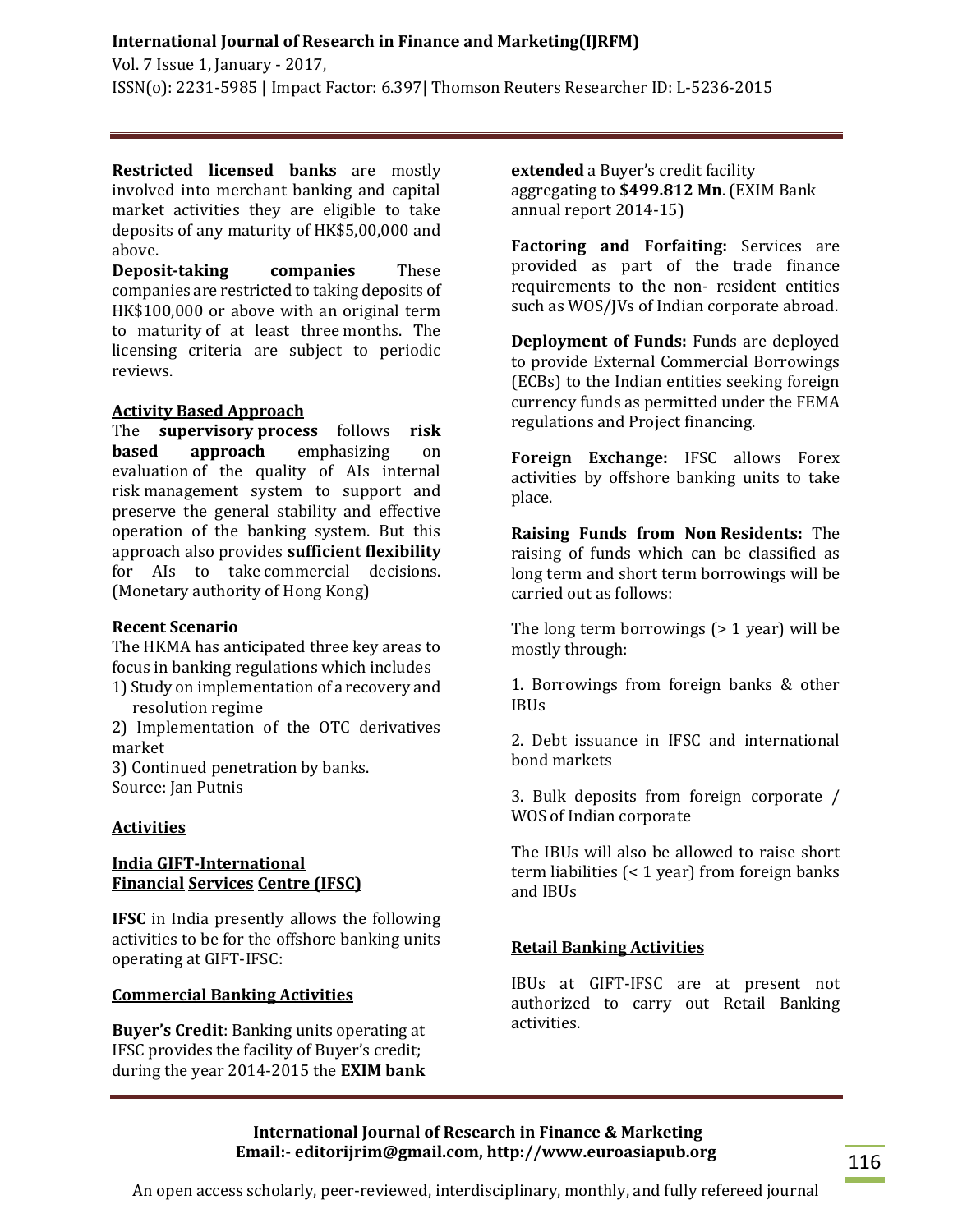## **Investment Banking Activities**

**Facilitating mergers, acquisitions and corporate reorganizations:** IBUs are authorized to carry out activities related to mergers, acquisitions and corporate restructuring.

**Treasury:** IBUs at GIFT-IFSC are at present not authorized to carry out

**Loan Syndication:** IBUs are authorized to carry out loans syndication activities. Yes Bank which is operative at GIFT-IFSC has a loan syndication Business of \$20 Mn as of January 2016.

**Dealing in derivative & structured products:** IBUs are authorized to deal in derivatives and structured products based on single or basket of securities, options, indices, debt securities, swaps, etc in the foreign and IFSC markets. IBUs will also be able to deal with Currency Derivatives listed on the exchanges in Foreign and IFSC markets.

**Wholesale Banking:** IBUs at GIFT-IFSC at present do not carry out Wholesale Banking activities.

# **Dubai- Dubai International Financial Centre (DIFC)**

Owing to the rapid growth of Dubai as leading financial centre due to growing wealth and investment activities, cross border trade Mergers and acquisitions and restructuring of the state owned enterprises large number of banks, private entities and brokerage firms have established their presence at DIFC.

## **Commercial Banking Activities**

**Buyer's Credit:** Banking units at DIFC are authorized to provide buyer's credit service to its customers.

**Factoring and Forfaiting:** Factoring and Forfaiting is accommodated at DIFC especially to cater to SMEs.

**Deployment of Funds:** Deposit taking is not significant source of funding institution in DIFC, Trade and Export Finance, Corporate and Business Banking.

**Foreign Exchange:** Forex trading is permitted and also allows retail brokers to set up shops at DIFC and operate; clients can trade with Nasdaq Dubai within DIFC or any other exchange worldwide.

**Retail Banking Activities:** These involve Accepting Deposits, Providing Fund Administration, Financing-Fixed asset, Business Property, Working Capital and Investments.

## **Investment Banking Activities**

**Facilitating mergers, acquisitions and corporate reorganizations:** Provides funding facilities and advisory service

**Treasury**: IBUs carry out treasury operations at DIFC.

**Loan Syndication:** Loan syndication is provided by banks operating at DIFC, DIFC is ranked as the fourth largest Loan syndication provider in the world.

**Dealing in derivative & structured products:** DIFC allows dealing with derivative services.

# **Wholesale Banking**

At DIFC Wholesale banking delivers key capabilities which include Capital Markets, Transactional Banking, Trade Finance, Corporate Finance, Rates and FX Transactions.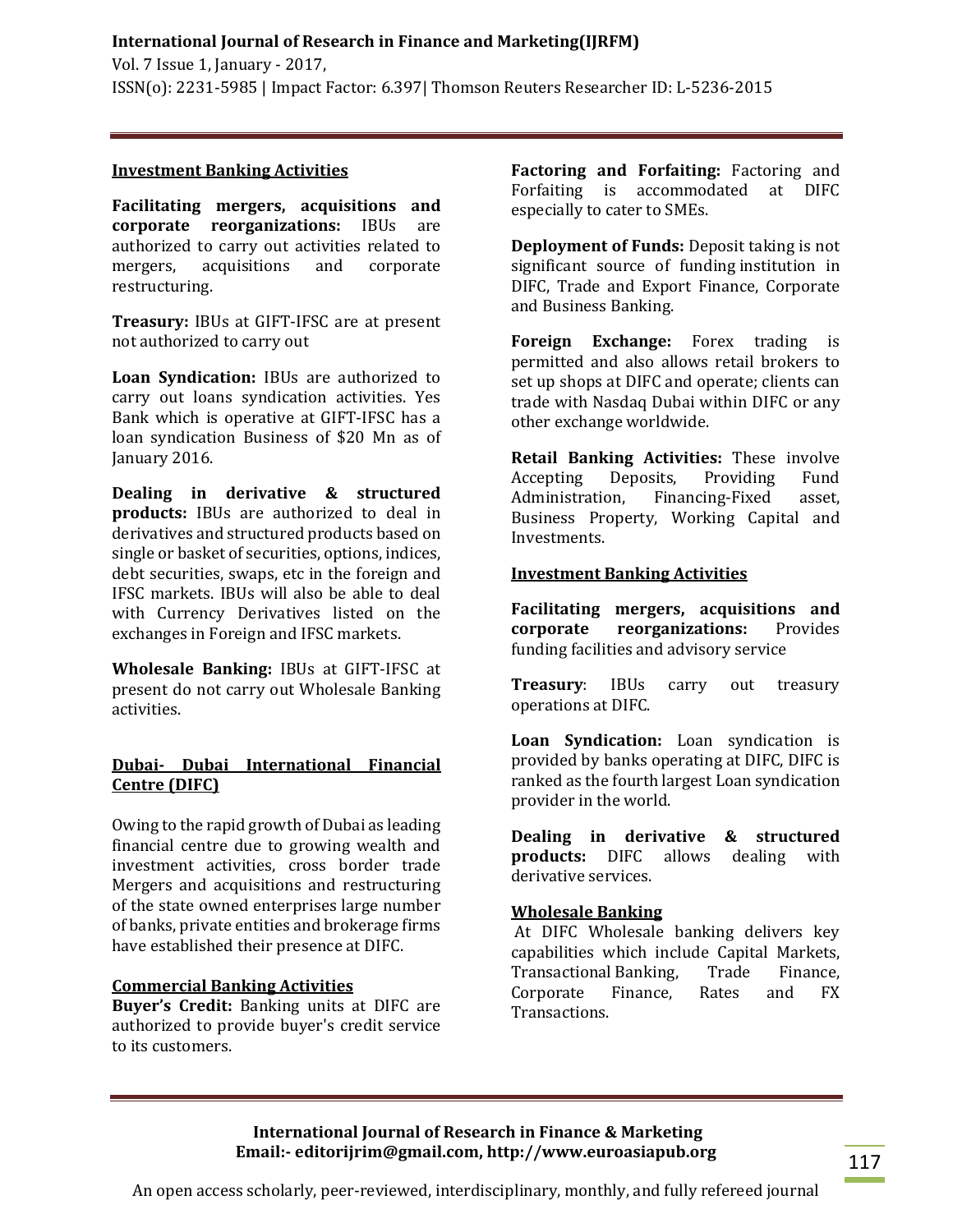Vol. 7 Issue 1, January - 2017, ISSN(o): 2231-5985 | Impact Factor: 6.397| Thomson Reuters Researcher ID: L-5236-2015

## **Others Activities**

All activities under commercial Banking which involve Project Financing, Providing Credit, Advising on Financial Products or Credit, Providing Custody, Providing and Managing Assets Trust Services, Islamic finance, Arranging Credit or Deals in Investments take place at DIFC.

## **Singapore- International Financial Centre**

Singapore has had a presence of over 200 banks with a growing number who choose to have their operational base there to service the regional group activities.

## **Commercial Banking Activities**

**Buyer's Credit:** International Financial centre at Singapore provides the authority to the offshore banks to give buyer's credit.

**Factoring and Forfaiting:** To serve the financing.and treasury needs of individuals, corporates and institutions in Singapore the IBUs are allowed to carry out Factoring and Forefaiting activities.

**Deployment of Funds:** Banks in Singapore draw in non-SGD deposits globally, and deploy these funds.

**Foreign Exchange:** The forex plays a pivotal role in Singapore's vibrant and international financial markets. Singapore houses the major global.FX dealers and offers a deep and liquid market for trading and hedging of G3 currencies, as well as Asian emerging market currencies.

**Raising Funds:** Funds are raised via share capital or borrowing from other banks at SIBOR by Singapore incorporated banks.

#### **Retail Banking Activities**

Retail banking activities involve deposits, loans and other related activities that take place at IBUs at Singapore International Financial Centre.

#### **Investment Banking Activities**

**Facilitating mergers, acquisitions and corporate reorganizations:** IBUs at International Financial centre at Singapore are authorized to provide funding facilities and advisory services with respect to merger acquisitions and corporate reorganizations.

**Treasury:** For the purpose of corporate treasury Centres the taxes applicable for functioning are Profit tax 10%, Personal Tax-20%, Social Security-17% (subject to cap), Social Security-20%(Subject to cap) and Value added/Sales tax-7%.

**Loan Syndication:** Loan syndication services are offered by banks operating at International Financial Centre at Singapore.

**Dealing in derivative & structured products:** Deals in derivative and structured products is authorized.

**Wholesale Banking:** All activities of full banks except that they do not carry out Singapore Dollar retail banking activities are allowed to be carried out by IBUs.

**Other:** Other banking activities involve Merchant Banking, Asset management centre, Payment and cash management services.

#### **Hong Kong- International Financial Centre Commercial Banking Activities**

**Buyer's Credit:** Buyer's credit is provided at International Financial Centre at Hong Kong to importers in US\$ or other currencies at LIBOR linked rates.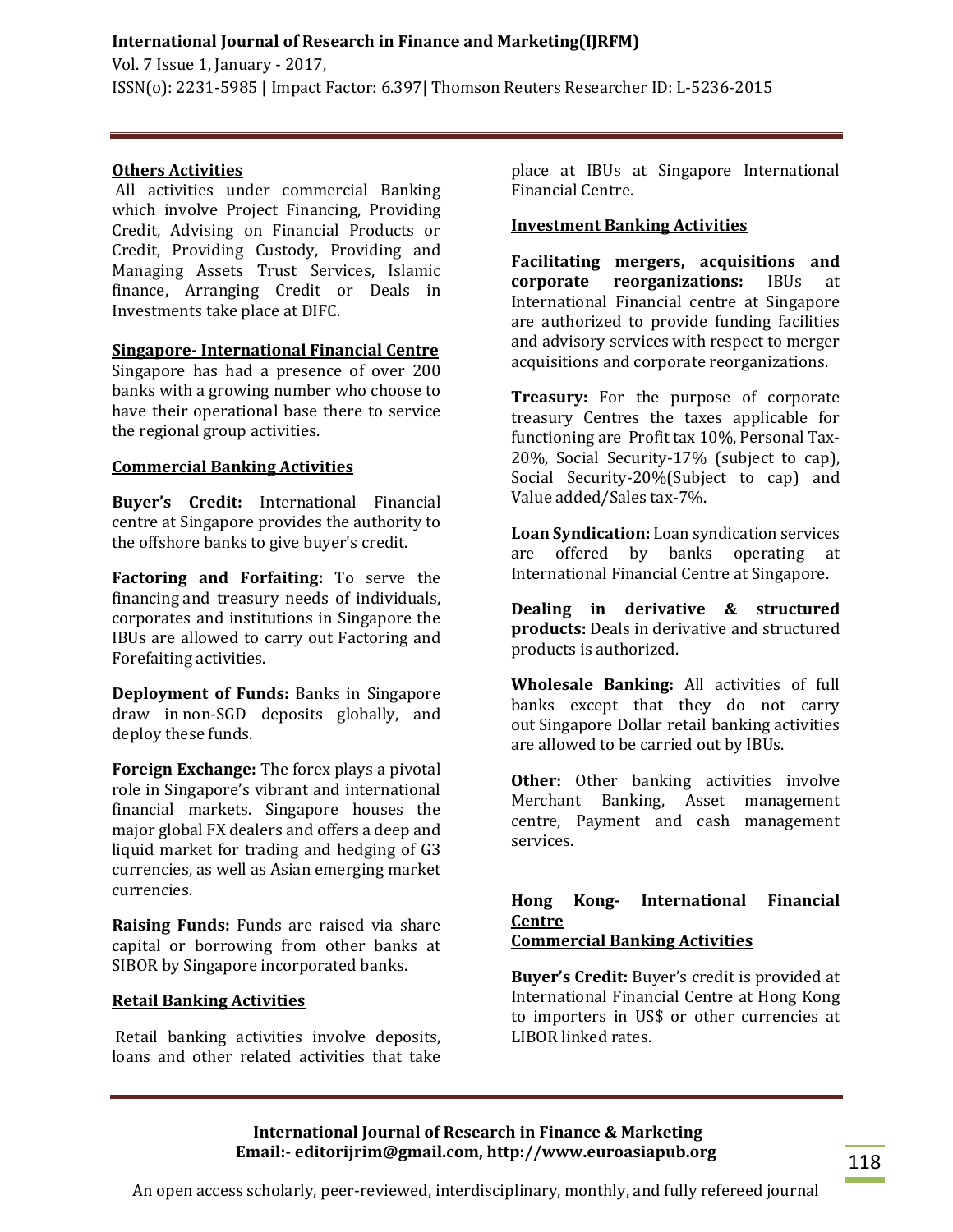Vol. 7 Issue 1, January - 2017, ISSN(o): 2231-5985 | Impact Factor: 6.397| Thomson Reuters Researcher ID: L-5236-2015

**Factoring and Forfaiting:** Factoring and Forfaiting activities are permitted to be carried out by IBUs.

**Foreign Exchange:** The connection with overseas centres enables foreign exchange dealings to be carried out 24 hours a day around the world.

**Retail Banking Activities:** All the Retail Banking Activities are carried out by IBUs situated at Hong Kong International Financial Centre.

#### **Investment Banking Activities**

**Facilitating mergers, acquisitions and corporate reorganizations:** Provides funding facilities and advisory service.

**Treasury:** Hong Kong International Financial Centre recently reduce profits tax for specified treasury activities by 50% i.e. to 8.25% while Personal Tax is15%, Social security is 5%, Value added/Sales Tax is 0%. International Financial Centre is also encouraging corporate to set up their treasury centres in Hong Kong.

**Loan Syndication:** Loan syndication is offered

**Dealing in derivative & structured products:** Deals in derivative services are authorized to be carried out by IBUs.

#### **Wholesale Banking**

Wholesale banking involves deposit taking, trade finance, treasury activities and securities, precious metal broking and trading

# **Others Activities**

Other activities involve **Islamic finance**.

# **Technology**

## **India GIFT- International Financial Services Centre (IFSC)**

In order to increase revenue, enhance customer experience, optimize cost structure and manage enterprise risk Indian banks deployed technology-intensive solutions.

**Data Centres:** GIFT IFSC provides a Tata Communications Data Centre with Tier IV ready infrastructure

**Mobile and Digital Payments:** Large numbers of payment services are enabled using mobile applications.

**Authentication and Biometrics:** Voice recognition service functional on the basis of speech patterns are used to authenticate customers and allow them to execute banking transactions through the Bank's call centre in a quick, secure and convenient manner are operational.

**Cloud Computing:** Cloud is being used full fledgedly in the Banking industry.

**Big Data:** Big Data analytics plays a crucial role in understanding the customer and is being used by most of the banks.

**Learning machines:** Latest innovative technologies like e-lobbies, the unmanned self-service banking outlets that operate far beyond official banking hours, coin-vending machines are operational.

**Others:** Satellite Banking services which would allow to resolve the issues related to poor network infrastructure will be operational.

# **Dubai- Dubai International Financial Centre (DIFC)**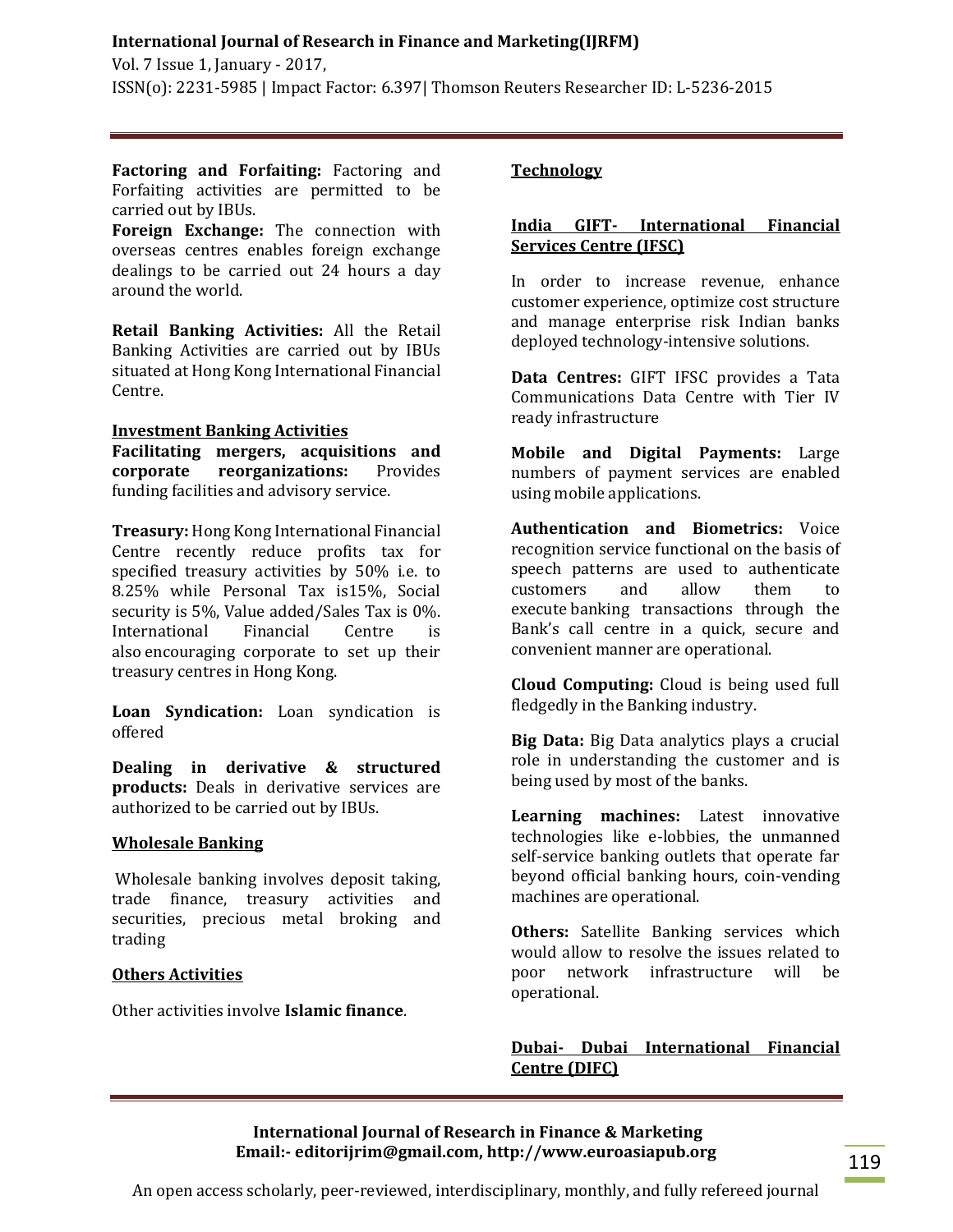Vol. 7 Issue 1, January - 2017, ISSN(o): 2231-5985 | Impact Factor: 6.397| Thomson Reuters Researcher ID: L-5236-2015

**Data Centres:** DIFC has built four state-ofthe-art data centres within the DIFC campus offering hosting services tailored specifically to its prestigious financial and business requirements.

**Mobile and Digital Payments:** Large numbers of payment services are enabled using mobile applications.

**Authentication and Biometrics:** Dubai Bank has unveiled a fully automated deposit locker facility that requires customers (only to UAE residents) to register their palm impression in order to validate their identity when using the service.

**Cloud Computing:** Banks looks at detailed transactional behavior at a customer level coupled with interaction history to customize product offerings with the help of cloud computing.

**Big Data:** Banks looks at detailed transactional behavior of a customer in order to attain meaningful information from it using Big data analysis.

**Others:** Virtual Banking Assistant Sara to provide data driven virtual personalized experience to customers, Social branch present enabling customers to check their bank accounts and make transactions through Facebook.

#### **Singapore- International Financial Centre**

**Data Centres:** Singapore is a Data Centre Hub with several data centres. Singapore is a leading data centre hub, designed to support Depository.Trust & Clearing Corporation's (DTCC's) global trade repository services 24/7.

**Mobile and Digital Payments:** The used of mobile applications and near field communication (NFC) is been used progressively more for the purpose of payments.

**Authentication and Biometrics:** Mobile applications that utilize TouchID function of the iPhone for fingerprint authentication are being increasingly used.

**Cloud Computing:** Cloud based solutions are widely being used by Financial institutions in Singapore.

**Big Data:** A large amount of investments are made in big data by financial institutions to derive useful and actionable insights.

**Learning machines:** In equity, commodity, and FX markets, some traders are using selflearning algorithms. In lending, learning.machines have been used to construct models for consumer credit risk and improve the prediction of loan defaults

# **Hong Kong- International Financial Centre**

**Data Centres:** NTT Communications Hong Kong Financial Data Centre (FDC[TM]) with Tier IV ready infrastructure, strategic location and ultra-low latency network solution is available at Hong Kong International Financial Centre.

**Mobile and Digital Payments:** Tap-and-Pay mobile payment programmes for Hang Seng Bank and HSBC credit card users with NFCenabled Android smart phones are available.

**Authentication and Biometrics:** Proposed biometric banking system by HSBC. The system will enable customers to access their accounts – mobile app and telephone banking through unique characteristics of an individual's body, specifically voice and fingerprint, to verify an account holder's identity.

**Cloud Computing:** Cloud computing is used in banking sector.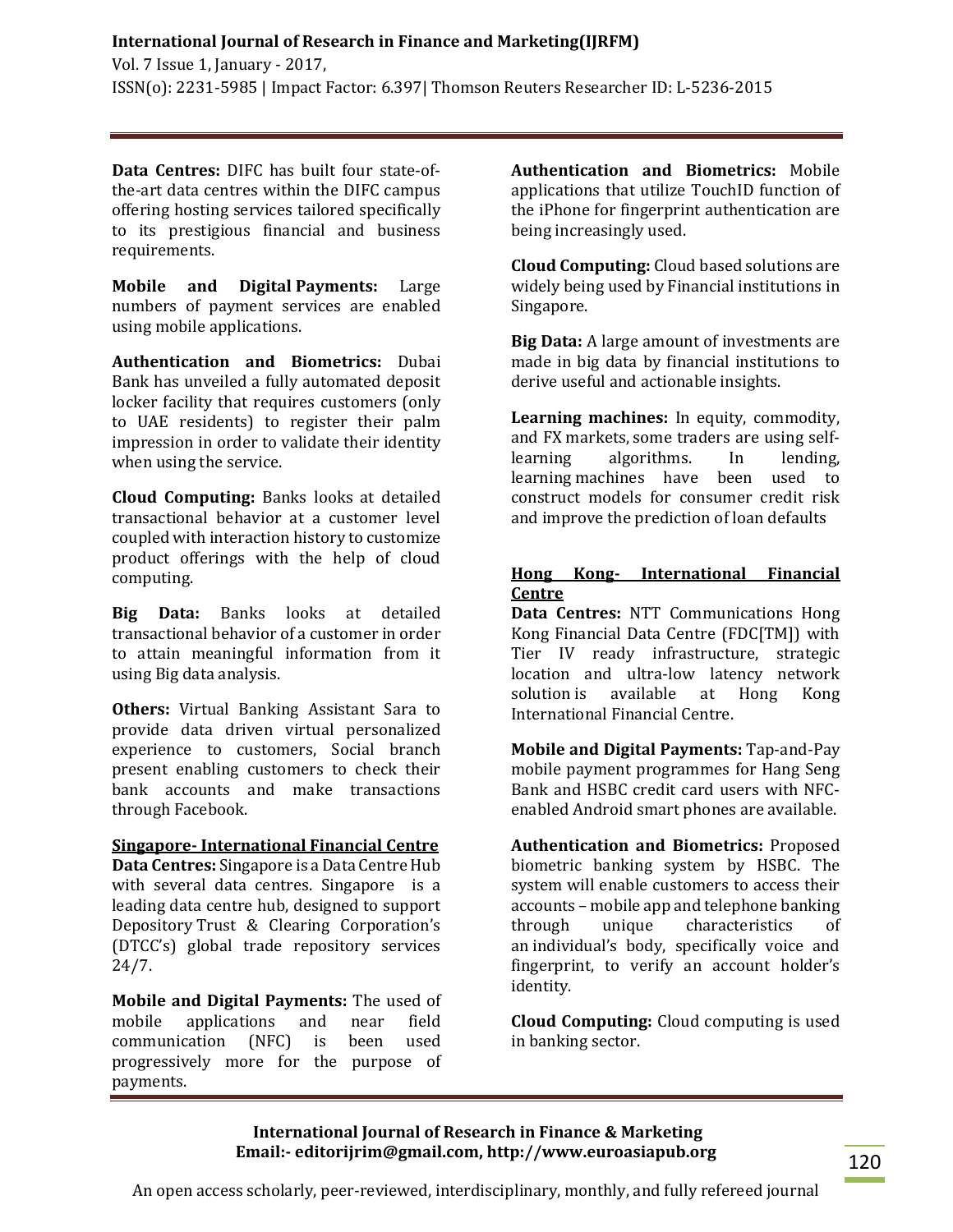**Big Data:** Banks and other institutions are drowning in information. Instead of acquiring more data, the focus is on simplification: developing a synthesized data aggregation process which is consumer-driven rather than bank-driven and going back to basics.

**Learning machines:** Electronic cheque (e-Cheque), a new online payment instrument is launched.

# **Outlook**

Majority of the technology is associated with the retail banking activities, presently GIFT IFSC does not allow retail banking and hence this comparison is not of significant importance currently; but the comparison also reveals that India is also not left far behind and is rapidly catching the pace. The state of art infrastructure provided at GIFT IFSC also contributes to the technology in banking.

# **Potential Clients Banks with their branches abroad**

| <b>IFC</b>       | <b>State</b><br><b>Bank</b><br>- of<br>India | <b>Bank</b><br>India | of              | <b>Bank</b><br>of<br><b>Baroda</b> | <b>Union</b><br>Bank of<br>India | Punjab<br><b>National</b><br><b>Bank</b> | Allahabad<br><b>Bank</b>   | Indian<br><b>Bank</b> |
|------------------|----------------------------------------------|----------------------|-----------------|------------------------------------|----------------------------------|------------------------------------------|----------------------------|-----------------------|
| Dubai            |                                              |                      |                 |                                    | 1                                | 1                                        | <b>NIL</b>                 | <b>NIL</b>            |
| Singapore        | 7                                            |                      | 1               |                                    | NIL                              | <b>NIL</b>                               | NIL                        | $\mathbf{1}$          |
| <b>Hong Kong</b> | 2                                            | $\overline{2}$       | $\overline{2}$  |                                    | 1                                | $\overline{2}$                           | 1                          | <b>NIL</b>            |
| IFC              | <b>Indian Overseas</b><br><b>Bank</b>        |                      | <b>UCO Bank</b> | Canara<br><b>Bank</b>              | <b>IDBI</b><br><b>Bank</b>       | <b>ICICI</b><br>Bank                     | <b>AXIS</b><br><b>Bank</b> | <b>HDFC Bank</b>      |
| <b>Dubai</b>     | <b>NIL</b>                                   |                      | <b>NIL</b>      | <b>NIL</b>                         | 1                                | 1                                        | 1                          | 1                     |
| Singapore        | 1                                            |                      | 2               | <b>NIL</b>                         | <b>NIL</b>                       | 3                                        | 1                          | <b>NIL</b>            |
| <b>Hong Kong</b> | 2                                            |                      | 2               | 1                                  | <b>NIL</b>                       | $\overline{2}$                           | 1                          | 1                     |

The above data shows the banks with their branches overseas Hong Kong has around 19 branches with Singapore having 17 branches and Dubai with 9 branches, these banks should be targeted to set up their branches at IFSC, so that the business going out remains within the country. Also those Indian banks which do not have an offshore unit should be encouraged to open offshore units at GIFT IFSC. Foreign Banks should be encouraged to set up their offshore units at GIFT IFSC

# **Competency Analysis**

**Newness:** GIFT IFSC provides a state of art infrastructure with smart transport- catering to traffic management, real time travel response, road condition system; smart buildings for offices, hotels, schools and homes; Smart Street, Landscapes and Desks which will all be controlled through a City Command and Control Centre.

**Performance -** International Financial Services Centre (IFSC) at GIFT city in just at small time span of six months crossed business transaction mark of \$250 million. In early February 2016 it crossed first mark of \$100 million . This shows that fast paced growth of the GIFT IFSC.

**Customization –** GIFT IFSC provides incubation centres for the entities willing to operate at IFSC until they have the infrastructure ready for the offices this allows the firms to enjoy the incentives provided by GIFT IFSC at an early stage and reap the benefits.

**Price & Cost Reduction:** GIFT IFSC provides a very low cost of real estate infrastructure and a lower wage cost as compared to any other eminent International Financial Centre, this can substantially reduce the operating cost thereby providing an added benefit to the firms.

**Accessibility:** GIFT City is located 8km from the Ahmedabad airport. GIFT is regionally connected with places of importance to the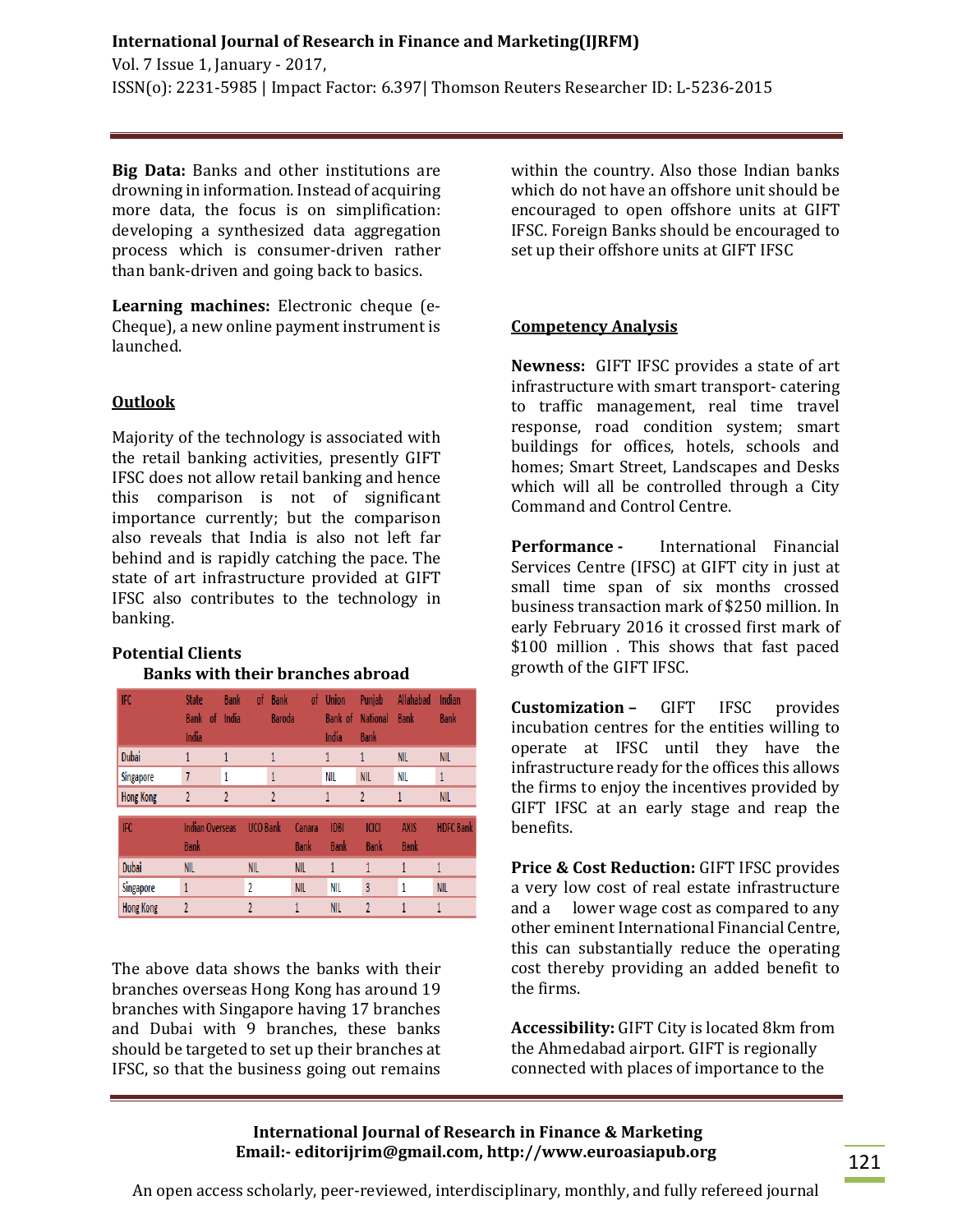Vol. 7 Issue 1, January - 2017, ISSN(o): 2231-5985 | Impact Factor: 6.397| Thomson Reuters Researcher ID: L-5236-2015

city. Considerations of Transit Oriented Development and high FAR has been taken, hence the strong connectivity through various systems have been envisaged. **Convenience:** Single window clearance and conducive regulatory environment.

**Demographic Dividend:** The western economies faces burden of an ageing population, India has a unique majority population window of opportunity between the age of 20–25 years called the "demographic dividend." This means that India has a higher proportion of working age population. This results in a low dependency ratio; this in turn can provide a comparative cost advantage and competitiveness to the economy.

The following charts provide a glimpse of the demographic dividend that India would be able to achieve.



The population employed in the **Finance-Insurance/Banking** sector will reach to **10 million** by 2022, thereby providing a better pool of human resources. (EY research) **Ease of doing.Business:** In India Gujarat ranks number one in ease of doing business, as per the World Bank's report on "Assessment of State Implementation of Business Reforms", the key initiatives implemented by Gujarat are:

- **Single window:** The details and timelines for various.services across government departments are provided on a Investor Facilitation portal.
	- **Labour:** For the purpose of registrations and renewal applications an online workflow-based web application is enacted; integrated inspection procedures enabling joint inspections and timely submission of reports are introduced.
	- **Environment:** For the purpose of consents and authorizations including fee calculation functionality an end-to-end online system is implemented.

**Cost competitiveness:** The cost of operation is comparatively low in the GIFT IFSC as compared to the peer financial centres

- **Land**: The cost of establishing a unit at GIFT IFSC is lower than establishing it anywhere else
- **Cost of living**: Cost of living is lower in Gandhinagar as compared to other Metro cities.
- **Labour**: Lower cost of living also reduces the labour cost

**Located to serve all time zones:** The currently operating IFCs in east to include Tokyo, Hong Kong, Singapore.and Sydney and in the west to include London, Paris, Amsterdam, Frankfurt and New York have a time zone difference of 8 time zones**.** India's location has the capability to fill this gap. Dubai, for an instance also uses this value proposition.

**Vast hinterland Economy:** In terms of PPP India is the world's fourth largest economy following the US, China and Japan. By 2012 it will be the fourth largest in nominal terms. By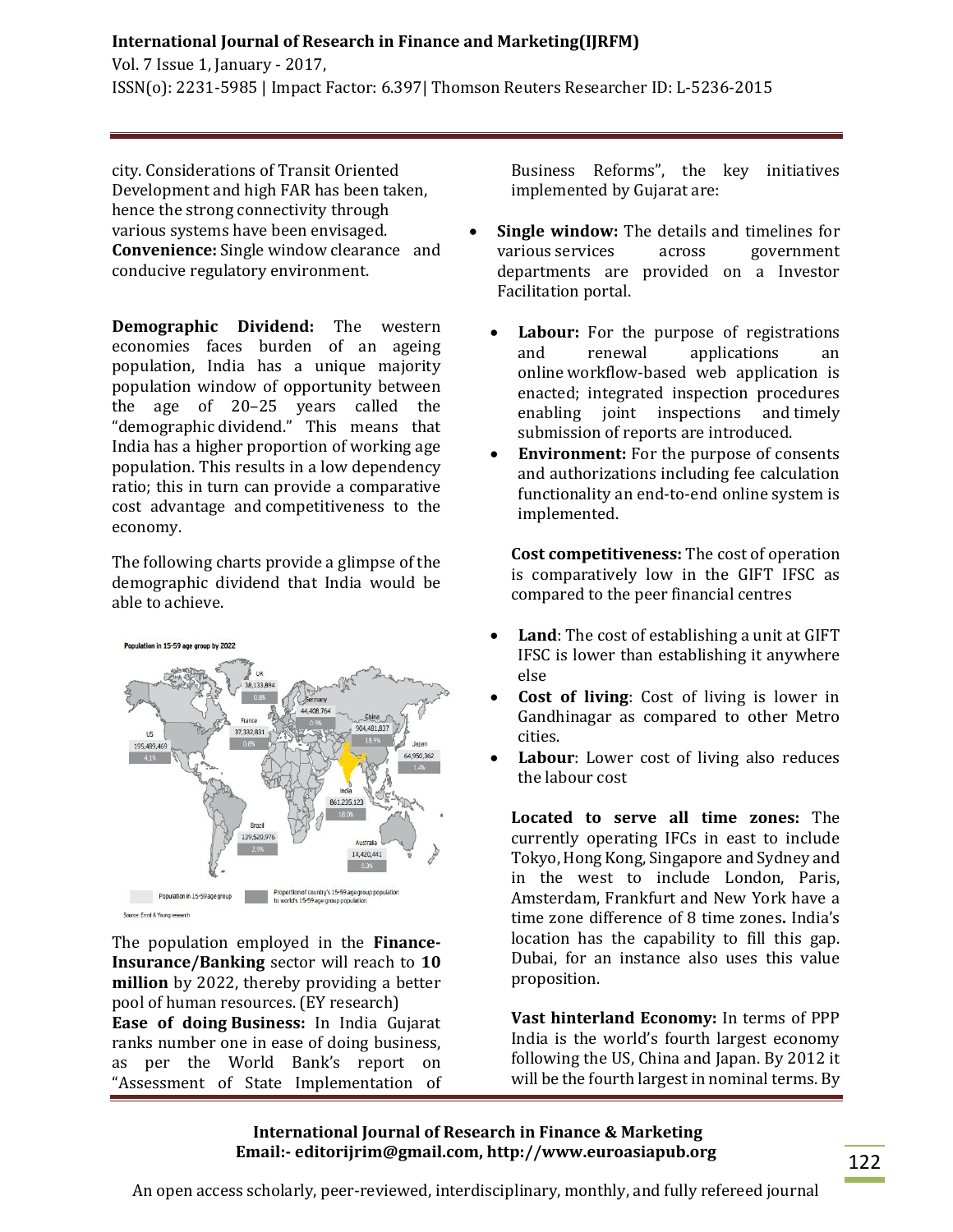Vol. 7 Issue 1, January - 2017, ISSN(o): 2231-5985 | Impact Factor: 6.397| Thomson Reuters Researcher ID: L-5236-2015

2020 it will be the third largest. India's rapid growth has resulted in a phenomenal Increase in two-way cross-border financial flows that are related to trade and investment. Those flows are inducing high growth in IFS demand.

**Single Regulatory Authority:** Makes it easier for to complete the entire process of setting up the branches or Carrying out any activity which would involve any intervention from the regulatory authority.

#### **Comparison between Rent, Employee Salary and Time Zone**

|                                 | India        | <b>Dubai</b>     | Singapore     | <b>Hong Kong</b> |
|---------------------------------|--------------|------------------|---------------|------------------|
| Rent Cost/Sq ft                 | Rs. 50/month | Rs. 183.37/month | Rs. 732/month | Rs.              |
|                                 |              |                  |               | 1415.06/month    |
| Mid<br><b>Employee</b><br>level | Rs.8-        | Rs.50-           | $30-$         | Rs.20-           |
| Salary                          | 10Lac/annum  | 55Lac/annum      | 35Lac/annum   | 25Lac/annum      |
| <b>Time Zone serving</b>        | GMT+5:30     | GMT+4            | GMT+8         | GMT+8            |
|                                 | India        | Dubai            | Singapore     | <b>Hong Kong</b> |
| Rent Cost/Saft                  | Rs. 50/month | Rs. 183.37/month | Rs. 732/month | Rs.              |
|                                 |              |                  |               | 1415.06/month    |
| Mid<br><b>Employee</b><br>level | Rs.8-        | Rs.50-           | $30 -$        | Rs.20-           |
| Salary                          | 10Lac/annum  | 55Lac/annum      | 35Lac/annum   | 25Lac/annum      |
| <b>Time Zone serving</b>        | GMT+5:30     | GMT+4            | GMT+8         | GMT+8            |

The above table show the Rent for an official space applicable at the respective International Financial Centres, this data shows that the rent offered by GIFT IFSC is the lowest when compared to the other IFCs. In terms of Mid Level Employee Salary in a Financial sector, India again has the lowest value;

The comparison shows that India is located mid way between the Global Financial centres such as New York, London situated in the Western region and Singapore, Hong Kong in situated in the Eastern region, which helps India fill a vital time-zone gap with a workday that bridges the market and

business hours of financial centres in both Asia and North America.

# **Conclusion and Recommendation**

The Study of the Banking scenario at International Financial Centres at Dubai, Singapore, Hong Kong and India in terms of regulations for offshore banking units, activities undertaken by these units, technological support provided for their operation and current trends in the sector the following analysis could be done.

# **Details of Banking Services and their Overseas Business**

| <b>Banking Service</b>                                           | <b>Indian Banks'</b><br><b>Overseas</b><br>Branches(Rs.Bn) |
|------------------------------------------------------------------|------------------------------------------------------------|
| <b>Deposit Account Management Services</b>                       | 1.1                                                        |
| <b>Credit Related Services</b>                                   | 26.6                                                       |
| <b>Financial Leasing Services</b>                                | 0                                                          |
| <b>Trade Finance Related Services</b>                            | 15.1                                                       |
| <b>Payment and Money Transmission Services</b>                   | 3.4                                                        |
| <b>Fund Management Services</b>                                  | $\Omega$                                                   |
| <b>Financial Consultancy and Advisory Services</b>               | 1.2                                                        |
| <b>Underwriting Services</b>                                     | $\Omega$                                                   |
| <b>Clearing and Settlement Services</b>                          | 0.5                                                        |
| Derivative, Stock, Securities, Foreign Exchange trading Services | 19.6                                                       |
| <b>Other Financial Services</b>                                  | 26.8                                                       |
| <b>Total</b>                                                     | 94.3                                                       |

Source: RBI report on International Trade

The above figures show that Services related edit, Trade Finance and Derivatives, Stock Securities, Foreign Exchange trading account for the major share of offshore activities with Rs. 26.6 Bn, Rs. 15.1Bn and Rs. 19.6 Bn respectively.

**Services related to Credit** includes fees for credit processing, late payment charges or charges for default and early redemption. Facility charges and management fees, renegotiating debt terms fees, mortgage fees, etc.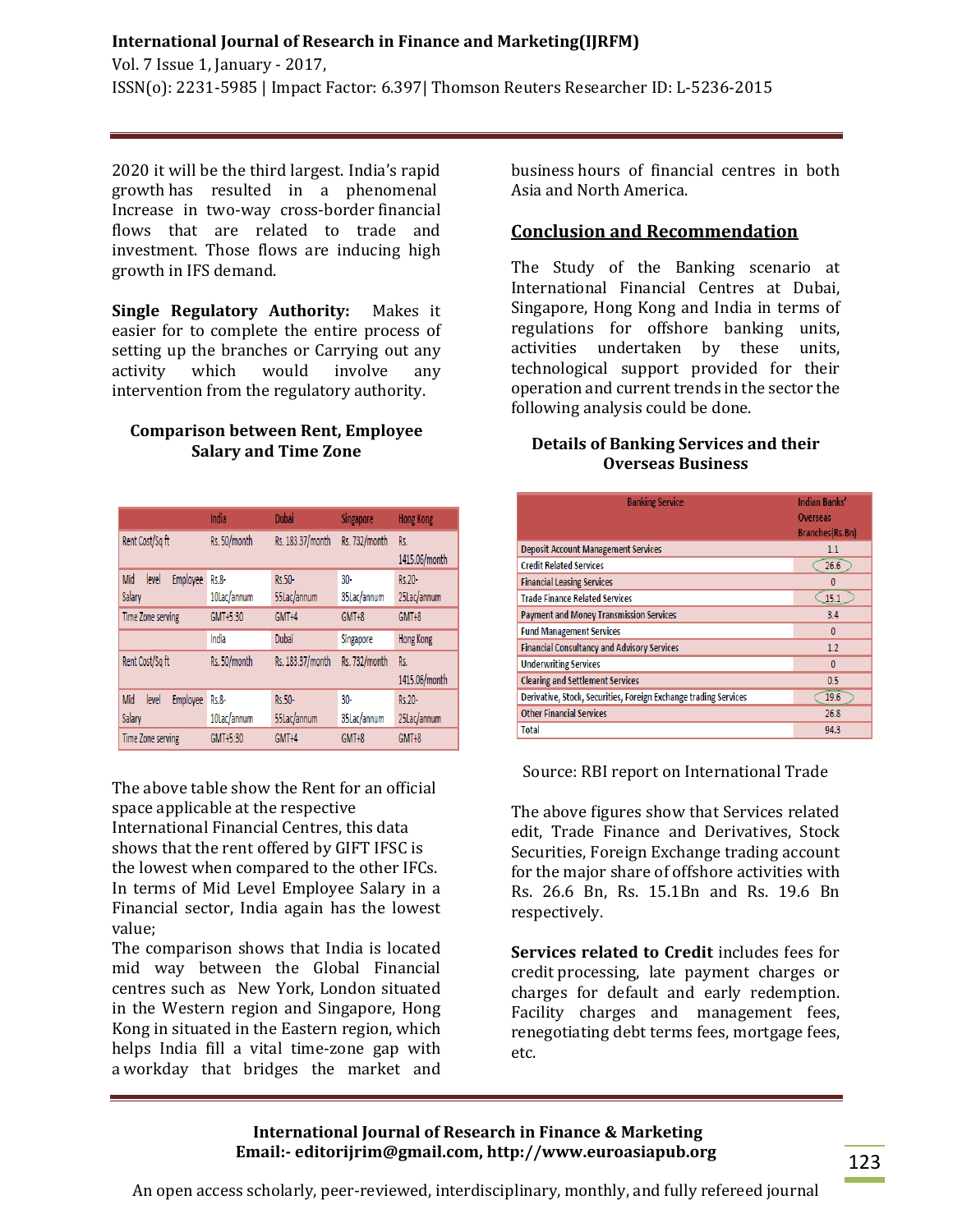Vol. 7 Issue 1, January - 2017, ISSN(o): 2231-5985 | Impact Factor: 6.397| Thomson Reuters Researcher ID: L-5236-2015

**USA** 

**Total** 

Other countries

**Services related to Trade Finance** include commission or fees charged for buyers' credit, suppliers' credit, establishing/originating, standby letters of credit, letter of indemnity, lines of credit, factoring services, bankers acceptance, financial guaranty issuance, fees for commitment, trade bill handling charges.

**Services related to Foreign Exchange trading, Derivative, Stock, Securities,**  include receiving in the form of commissions, margin fees, etc. for carrying out financial derivative transactions, placement services, and redemption fees. This also includes earnings from banks' own account and on behalf of customers for carrying out foreign exchange trading. Commissions and fees for foreign exchange brokerage services and explicit brokerage fees are also included.

Based on the study of the regulations, activities, technologies used in the banking sector, competitive business and the above data published by RBI it can be said that banks should strategize with an intension to tap the business shown in the above table. A total business of Rs.94.3bn can be targeted by the banks initially by operating at GIFT IFSC, majorly concentrating on services related to trade finance and derivative stocks, Credit, securities, and foreign exchange.

#### **their respective share in Business** Indian Banks' Overseas Branches (Rs Bn) Country DAM CRS **TFR** PMT DER Total All Other Services **Services**  $\overline{C}$ 0.4 **Bahrain**  $1.5$  $\overline{0}$  $\mathbf{0}$  $1.9$  $1.4\,$  $5.2$ **Belgium**  $\pmb{0}$  $0.5$  $0.2$  $0.2$  $\overline{0}$  $\pmb{0}^ 0.8$ **Hong Kong**  $0.1$  $\bigcirc$  $\overline{3.2}$  $0.2$  $\overline{$  0.8  $0.8$  $8.2$ Japan 0  $0.6$  $0.1$  $\mathbf{0}$  $0.1$  $\pmb{0}$  $0.8<sub>0</sub>$ Singapore  $\mathbf{0}$  $3.1$  $\odot$  $0.7$  $\bigcirc$  0.4  $7.3$  $\mathbf{1}$ Sri Lanka  $0.2$  $\overline{0}$  $0.1$  $\pmb{0}$  $0.4$  $\mathbf{0}$  $0.1\,$ **UAE**  $(3.8)$  $\bigcirc$ 3.4  $\overline{C}$  $9.9$  $0.6$  $0.2$  $0.8$  $9.7$ **UK**  $0.1$  $1.7$  $0.1$  $\overline{16.3}$ 24.4  $52.3$

 $0.1$ 

 $\pmb{0}^-$ 

28.5

 $\mathbf{0}$ 

 $0.4$ 

19.6

 $4.1$ 

 $5.2$ 

94.3

**Indian Bank's Overseas Branches and** 

Source: RBI report on International Trade

 $1.1\,$  $1.3$ 

 $1.7\,$  $0.7$ 

 $15.1$  $3.4$ 

 $0.1$ 1.5

 $1.1\,$  $2.3$ 

 $1.1$ 

26.6

**Credit Related Services** which account for 28.2% of business has major contribution from Hong Kong (Rs. 3.1Bn), Singapore (Rs 3.1 Bn), UAE (Rs 3.8 Bn) and UK (Rs 9.7 Bn).

**Trade Finance related services** account for 16.01% of the business which majorly takes place at Hong Kong (Rs 3.2 Bn), Singapore (Rs 2.1 Bn) and UAE (Rs 3.4 Bn).

**Derivatives Foreign Exchange trading Services** accounts for 20.78% of the business which is majorly operative at Hong Kong (Rs 0.8 Bn), Singapore (Rs 0.4Bn), UAE (Rs 1.1Bn), UK (Rs 16.3Bn), Bahrain (Rs 0.4 Bn).

The above data shows the activity wise division of the business at different International Financial Centres. Based on this data Indian banks should initiate operating activities from GIFT-IFSC which generate maximum business abroad, the International Financial Centres like Dubai, Hong Kong Singapore and London are found to be generating majority of the business.

Strategies have to be developed in accordance with the objective to attract the business going abroad. The IBUs when